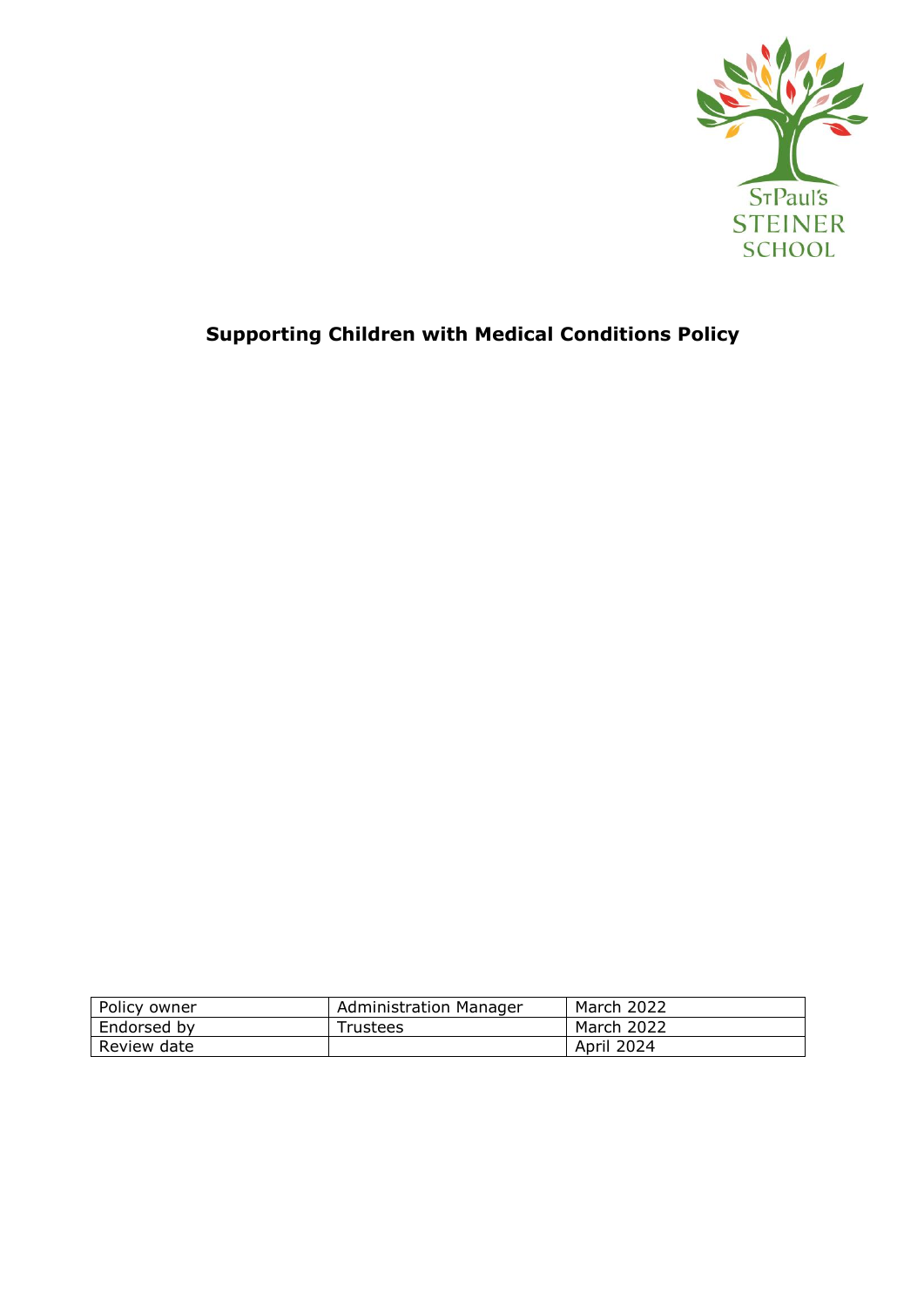# **Contents**

# **1. Aims**

This policy aims to ensure that:

- Pupils, staff and parents understand how our school will support pupils with medical conditions
- Pupils with medical conditions are properly supported to allow them to access the same education as other pupils, including school trips and sporting activities

The Trustee board will implement this policy by:

- Making sure sufficient staff are suitably trained
- Making staff aware of pupils' conditions, where appropriate
- Making sure there are cover arrangements to ensure someone is always available to support pupils with medical conditions
- Providing supply teachers with appropriate information about the policy and relevant pupils
- Developing and monitoring individual healthcare plans (IHPs)

# **2. Legislation and statutory responsibilities**

This policy meets the requirements under [Section 100 of the Children and Families Act 2014,](http://www.legislation.gov.uk/ukpga/2014/6/part/5/crossheading/pupils-with-medical-conditions) which places a duty on governing boards to make arrangements for supporting pupils at their school with medical conditions.

It is also based on the Department for Education's statutory guidance on supporting pupils with [medical conditions at school.](https://www.gov.uk/government/publications/supporting-pupils-at-school-with-medical-conditions--3)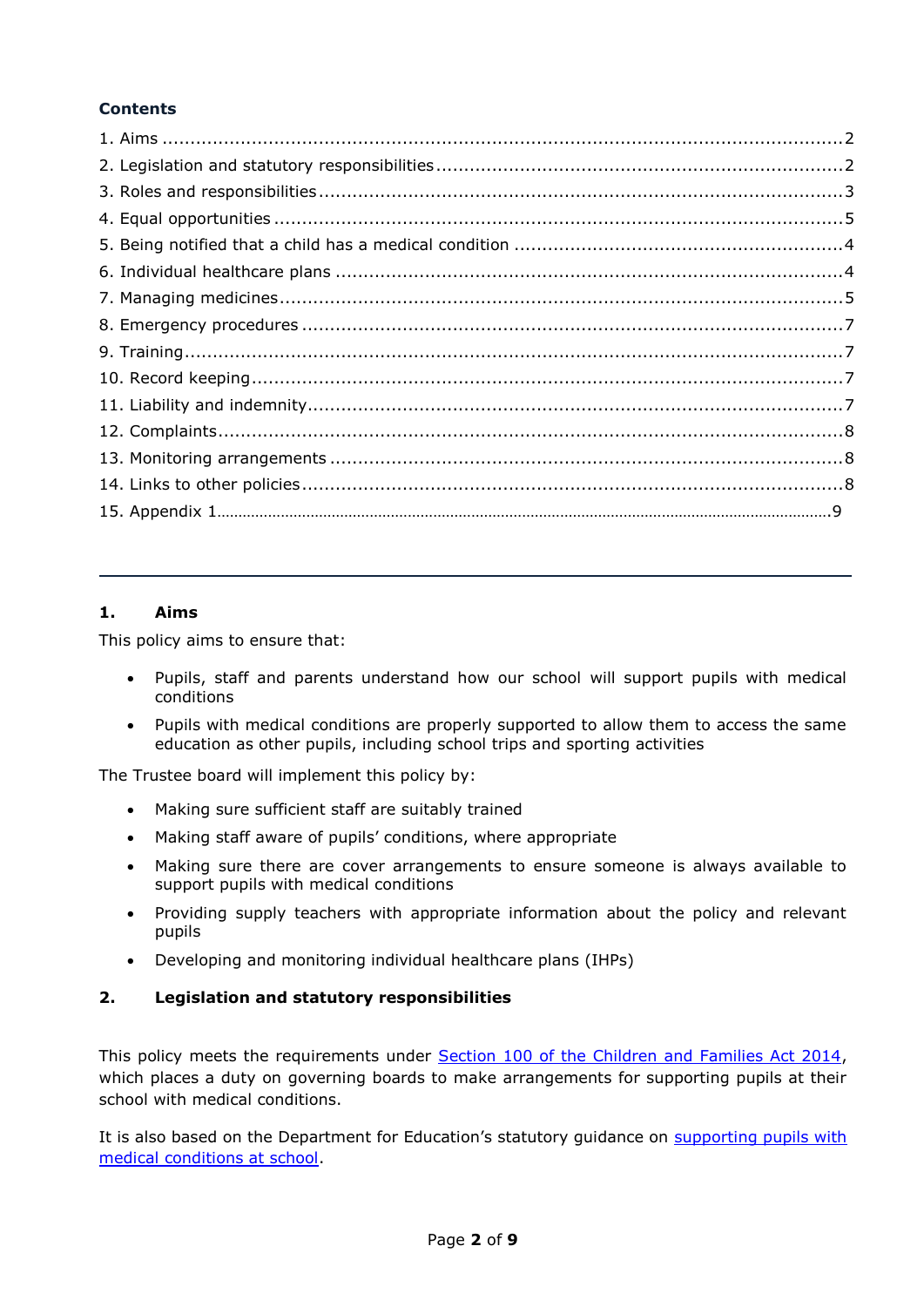## **3. Roles and responsibilities**

## **3.1 The Trustee board**

The Trustees board has ultimate responsibility to make arrangements to support pupils with medical conditions. The Trustee board will ensure that sufficient staff have received suitable training and are competent before they are responsible for supporting children with medical conditions.

### **3.2 The headteacher**

The headteacher will:

- Make sure all staff are aware of this policy and understand their role in its implementation
- Ensure that there is a sufficient number of trained staff available to implement this policy and deliver against all individual healthcare plans (IHPs), including in contingency and emergency situations
- Ensure that all staff who need to know are aware of a child's condition
- Take overall responsibility for the development of IHPs
- Make sure that school staff are appropriately insured and aware that they are insured to support pupils in this way
- Contact the school nursing service in the case of any pupil who has a medical condition that may require support at school, but who has not yet been brought to the attention of the school nurse
- Ensure that systems are in place for obtaining information about a child's medical needs and that this information is kept up to date

### **3.3 Staff**

Supporting pupils with medical conditions during school hours is not the sole responsibility of one person. Any member of staff may be asked to provide support to pupils with medical conditions, this includes the administration of medicines.

Those staff who take on the responsibility to support pupils with medical conditions will receive sufficient and suitable training, and will achieve the necessary level of competency before doing so.

Teachers will take into account the needs of pupils with medical conditions that they teach. All staff will know what to do and respond accordingly when they become aware that a pupil with a medical condition needs help.

### **3.4 Parents**

Parents will:

- Provide the school with sufficient and up-to-date information about their child's medical needs
- Be involved in the development and review of their child's IHP and may be involved in its drafting
- Carry out any action they have agreed to as part of the implementation of the IHP, e.g. provide medicines and equipment, and ensure they or another nominated adult are contactable at all times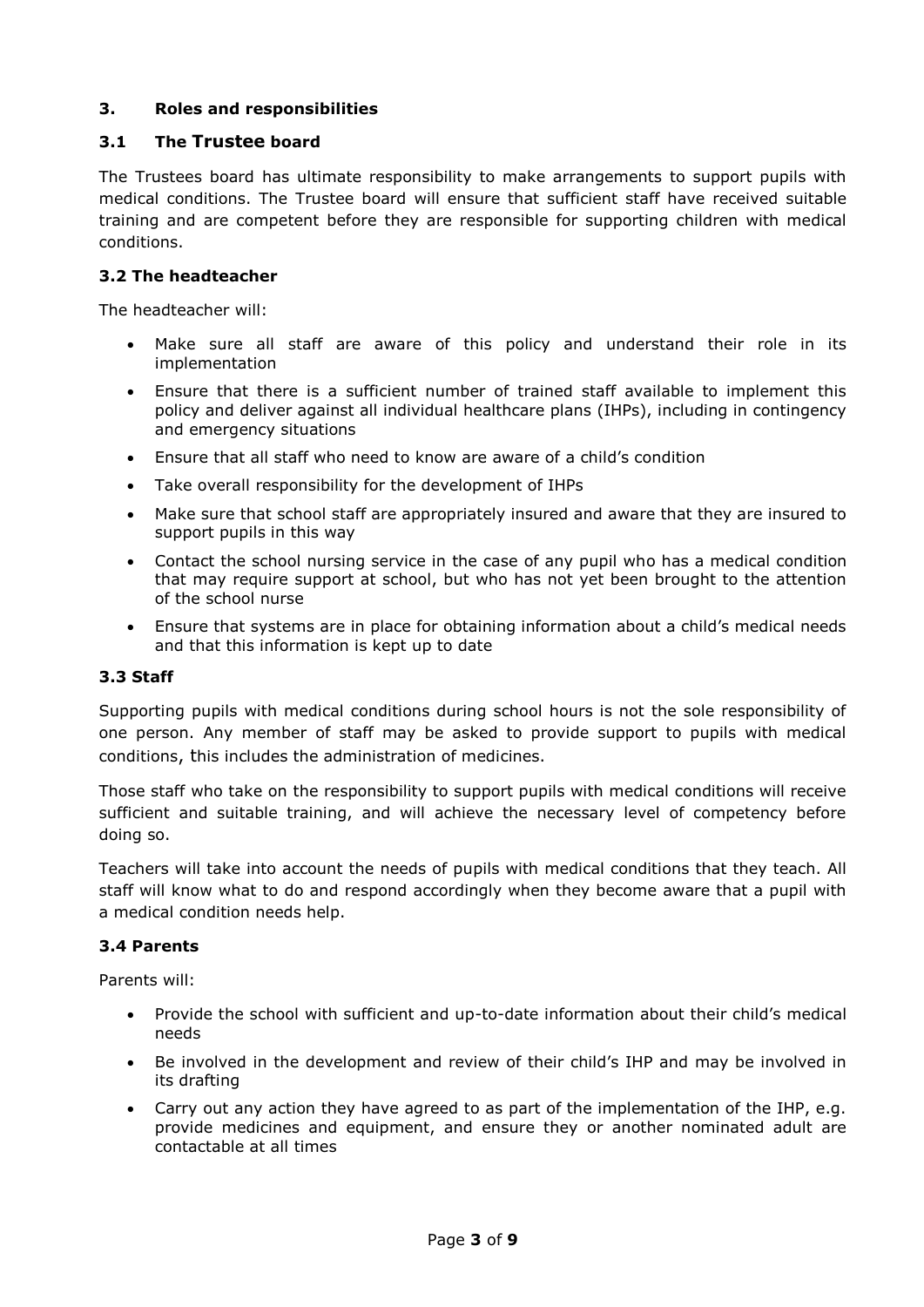# **3.5 Pupils**

Pupils with medical conditions will often be best placed to provide information about how their condition affects them. Pupils should be fully involved in discussions about their medical support needs and contribute as much as possible to the development of their IHPs. They are also expected to comply with their IHPs.

# **4**. **Equal opportunities**

Our school is clear about the need to actively support pupils with medical conditions to participate in school trips and visits, or in sporting activities, and not prevent them from doing so.

The school will consider what reasonable adjustments need to be made to enable these pupils to participate fully and safely on school trips, visits and sporting activities.

Risk assessments will be carried out so that planning arrangements take account of any steps needed to ensure that pupils with medical conditions are included. In doing so, pupils, their parents and any relevant healthcare professionals will be consulted.

# **5. Being notified that a child has a medical condition**

When the school is notified that a pupil has a medical condition, the process outlined below will be followed to decide whether the pupil requires an IHP.

The school will make every effort to ensure that arrangements are put into place within 2 weeks, or by the beginning of the relevant term for pupils who are new to our school.

## **6. Individual healthcare plans (IHP)**

The headteacher has overall responsibility for the development of IHPs for pupils with medical conditions. This has been delegated to the SENCo and Main First Aider.

Plans will be reviewed at least annually, or earlier if there is evidence that the pupil's needs have changed.

Plans will be developed with the pupil's best interests in mind and will set out:

- What needs to be done
- When
- By whom

Not all pupils with a medical condition will require an IHP. It will be agreed with a healthcare professional and the parents when an IHP would be inappropriate or disproportionate. This will be based on evidence. If there is no consensus, the headteacher will make the final decision.

Plans will be drawn up in partnership with the school, parents and a relevant healthcare professional, such as the school doctor, specialist or paediatrician, who can best advise on the pupil's specific needs. The pupil will be involved wherever appropriate.

IHPs will be linked to, or become part of, any education, health and care (EHC) plan. If a pupil has SEN but does not have an EHC plan, the SEN will be mentioned in the IHP.

The level of detail in the plan will depend on the complexity of the child's condition and how much support is needed. The Headteacher, SENCo and Main First Aider will consider the following when deciding what information to record on IHPs: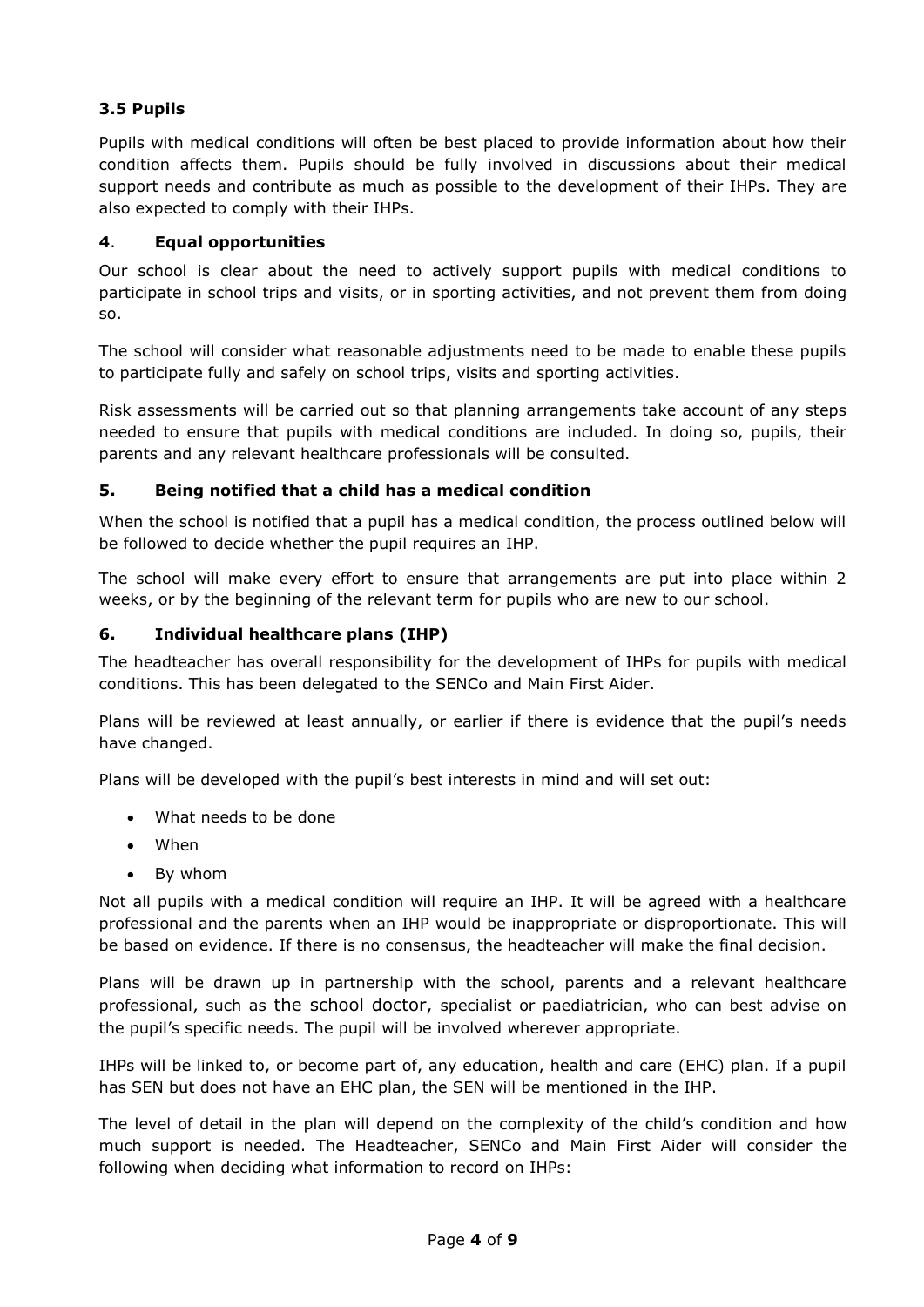- The medical condition, its triggers, signs, symptoms and treatments
- The pupil's resulting needs, including medication (dose, side effects and storage) and other treatments, time, facilities, equipment, testing, access to food and drink where this is used to manage their condition, dietary requirements and environmental issues, e.g. crowded corridors, travel time between lessons
- Specific support for the pupil's educational, social and emotional needs. For example, how absences will be managed, use of rest periods or additional support in catching up with lessons
- The level of support needed, including in emergencies. If a pupil is self-managing their medication, this will be clearly stated with appropriate arrangements for monitoring
- Who will provide this support, their training needs, expectations of their role and confirmation of proficiency to provide support for the pupil's medical condition from a healthcare professional, and cover arrangements for when they are unavailable
- Who in the school needs to be aware of the pupil's condition and the support required
- Arrangements for written permission from parents and the headteacher for medication to be administered by a member of staff, or self-administered by the pupil during school hours
- Separate arrangements or procedures required for school trips or other school activities outside of the normal school timetable that will ensure the pupil can participate, e.g. risk assessments
- Where confidentiality issues are raised by the parent/pupil, the designated individuals to be entrusted with information about the pupil's condition
- What to do in an emergency, including who to contact, and contingency arrangements

# **7. Managing medicines**

Prescription and non-prescription medicines will only be administered at school:

- When it would be detrimental to the pupil's health or school attendance not to do so and
- Where we have parents' written consent

## **The only exception to this is where the medicine has been prescribed to the pupil without the knowledge of the parents.**

Pupils under 16 will not be given medicine containing aspirin unless prescribed by a doctor.

Anyone giving a pupil any medication (for example, for pain relief) will first check maximum dosages and when the previous dosage was taken. Parents will always be informed.

The school will only accept prescribed medicines that are:

- In-date
- Labelled
- Provided in the original container, as dispensed by the pharmacist, and include instructions for administration, dosage and storage

The school will accept insulin that is inside an insulin pen or pump rather than its original container, but it must be in date.

All medicines will be stored safely. Pupils will be informed about where their medicines are at all times and be able to access them immediately. Medicines and devices such as asthma inhalers, blood glucose testing meters and adrenaline pens will always be readily available to pupils.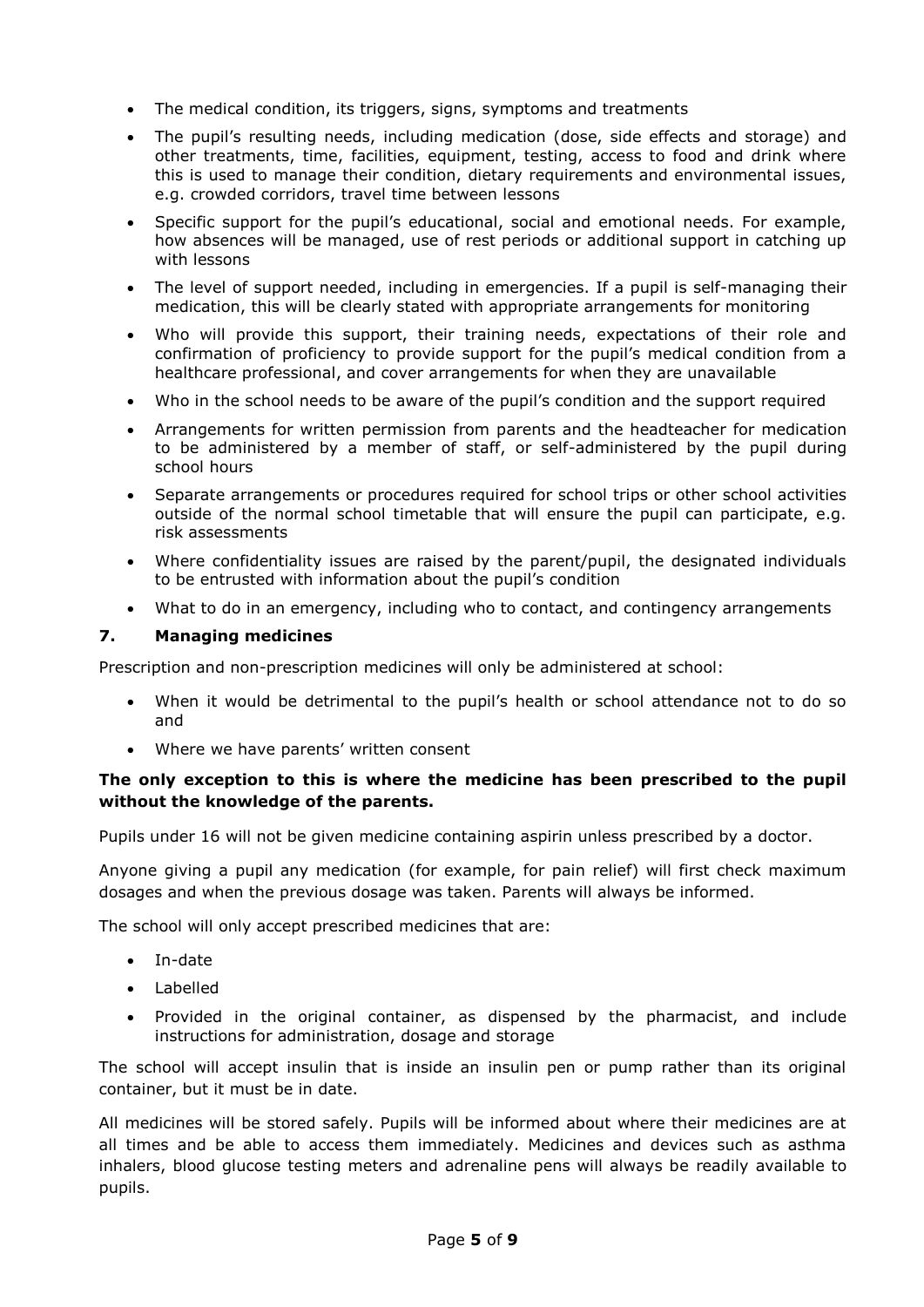Medicines will be returned to parents to arrange for safe disposal when no longer required.

## **7.1 Controlled drugs**

[Controlled drugs](http://www.nhs.uk/chq/Pages/1391.aspx?CategoryID=73) are prescription medicines that are controlled under the [Misuse of Drugs](http://www.legislation.gov.uk/uksi/2001/3998/schedule/1/made)  [Regulations 2001](http://www.legislation.gov.uk/uksi/2001/3998/schedule/1/made) and subsequent amendments, such as morphine or methadone.

A pupil who has been prescribed a controlled drug may have it in their possession if they are competent to do so, but they must not pass it to another pupil to use. All other controlled drugs are kept in a secure cupboard in the school office and only named staff have access.

Controlled drugs will be easily accessible in an emergency and a record of any doses used and the amount held will be kept.

### **7.2 Pupils managing their own needs**

Pupils who are competent will be encouraged to take responsibility for managing their own medicines and procedures. This will be discussed with parents and it will be reflected in their IHPs.

Pupils will be allowed to carry their own medicines and relevant devices wherever possible. Staff will not force a pupil to take a medicine or carry out a necessary procedure if they refuse, but will follow the procedure agreed in the IHP and inform parents so that an alternative option can be considered, if necessary.

### **7.3 Unacceptable practice**

School staff should use their discretion and judge each case individually with reference to the pupil's IHP, but it is generally not acceptable to:

- Prevent pupils from easily accessing their inhalers and medication, and administering their medication when and where necessary
- Assume that every pupil with the same condition requires the same treatment
- Ignore the views of the pupil or their parents
- Ignore medical evidence or opinion (although this may be challenged)
- Send children with medical conditions home frequently for reasons associated with their medical condition or prevent them from staying for normal school activities, including lunch, unless this is specified in their IHPs
- If the pupil becomes ill, send them to the school office or medical room unaccompanied or with someone unsuitable
- Penalise pupils for their attendance record if their absences are related to their medical condition, e.g. hospital appointments
- Prevent pupils from drinking, eating or taking toilet or other breaks whenever they need to in order to manage their medical condition effectively
- Require parents, or otherwise make them feel obliged, to attend school to administer medication or provide medical support to their pupil, including with toileting issues. No parent should have to give up working because the school is failing to support their child's medical needs
- Prevent pupils from participating, or create unnecessary barriers to pupils participating in any aspect of school life, including school trips, e.g. by requiring parents to accompany their child
- Administer, or ask pupils to administer, medicine in school toilets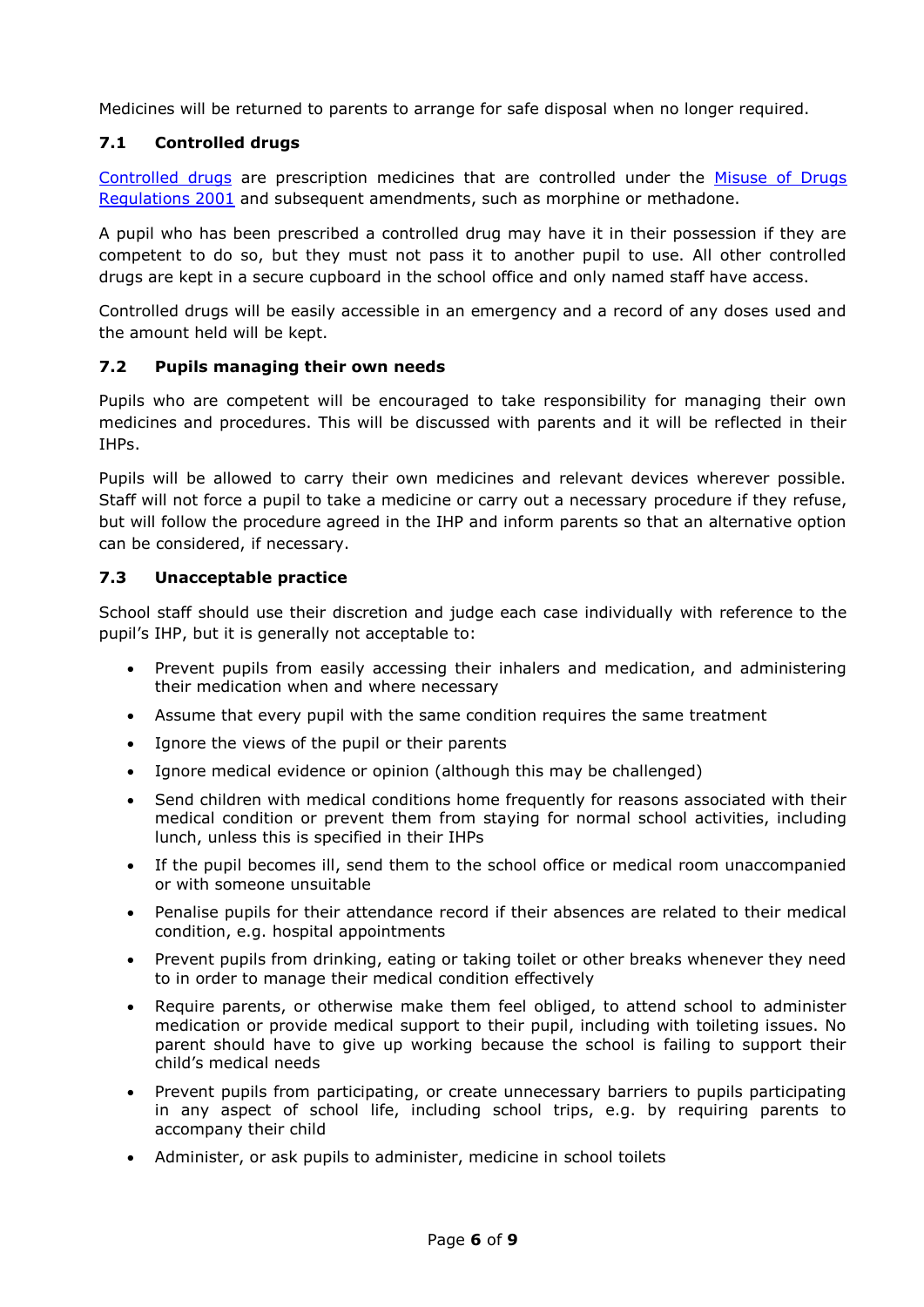## **7.4 Storage of medication**

**Medication should be kept in a secure place such as a locked cabinet or a sealed box in a fridge**, according to storage instructions. Children must know where their medication is, and who to ask when they need it. However, medications that children may need to access quickly in an emergency should not be locked away.

#### **8. Emergency procedures**

Staff will follow the school's normal emergency procedures (for example, calling 999). All pupils' IHPs will clearly set out what constitutes an emergency and will explain what to do.

If a pupil needs to be taken to hospital, staff will stay with the pupil until the parent arrives, or accompany the pupil to hospital by ambulance.

See Appendix 1 for guidance

#### **9. Training**

Staff who are responsible for supporting pupils with medical needs will receive suitable and sufficient training to do so.

The training will be identified during the development or review of IHPs. Staff who provide support to pupils with medical conditions will be included in meetings where this is discussed.

The relevant healthcare professionals will lead on identifying the type and level of training required and will agree this with the headteacher. Training will be kept up to date.

Training will:

- Be sufficient to ensure that staff are competent and have confidence in their ability to support the pupils
- Fulfil the requirements in the IHPs
- Help staff to have an understanding of the specific medical conditions they are being asked to deal with, their implications and preventative measures

Healthcare professionals will provide confirmation of the proficiency of staff in a medical procedure, or in providing medication.

All staff will receive training so that they are aware of this policy and understand their role in implementing it, for example, with preventative and emergency measures so they can recognise and act quickly when a problem occurs. This will be provided for new staff during their induction.

#### **10. Record keeping**

Written records must be kept of all medicine administered to pupils for as long as these pupils are at the school. Parents will be informed if their pupil has been unwell at school.

IHPs are kept in a readily accessible place which all staff are aware of.

### **11. Liability and indemnity**

The Trustee board will ensure that the appropriate level of insurance is in place and appropriately reflects the school's level of risk.

The details of the school's insurance policy are:

The school is covered under our Public Liability with Ecclesiastical Insurance.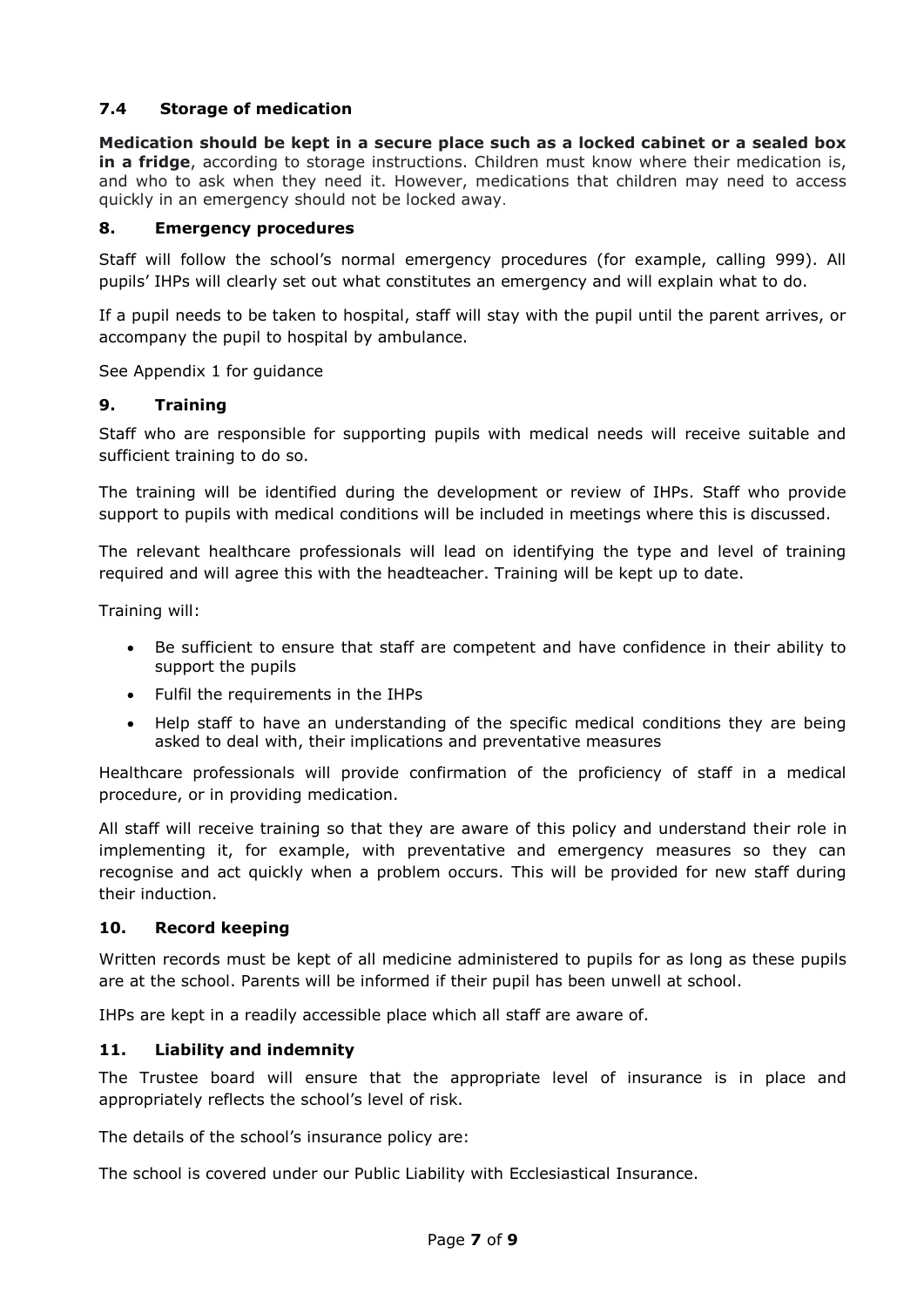# **12. Complaints**

Parents with a complaint about their child's medical condition should discuss these directly with the SENCo and Main First Aider in the first instance. If the SENCo or Main First Aider resolve the matter, they will direct parents to the school's complaints procedure.

## **13. Monitoring arrangements**

This policy will be reviewed and approved every 2 years.

## **14. Links to other policies**

This policy links to the following policies:

- Accessibility plan
- Equality & Diversity Policy
- Concerns & Complaints Policy
- First aid Policy
- Health and safety
- Child Protection & Safeguarding Policy
- Special educational needs policy